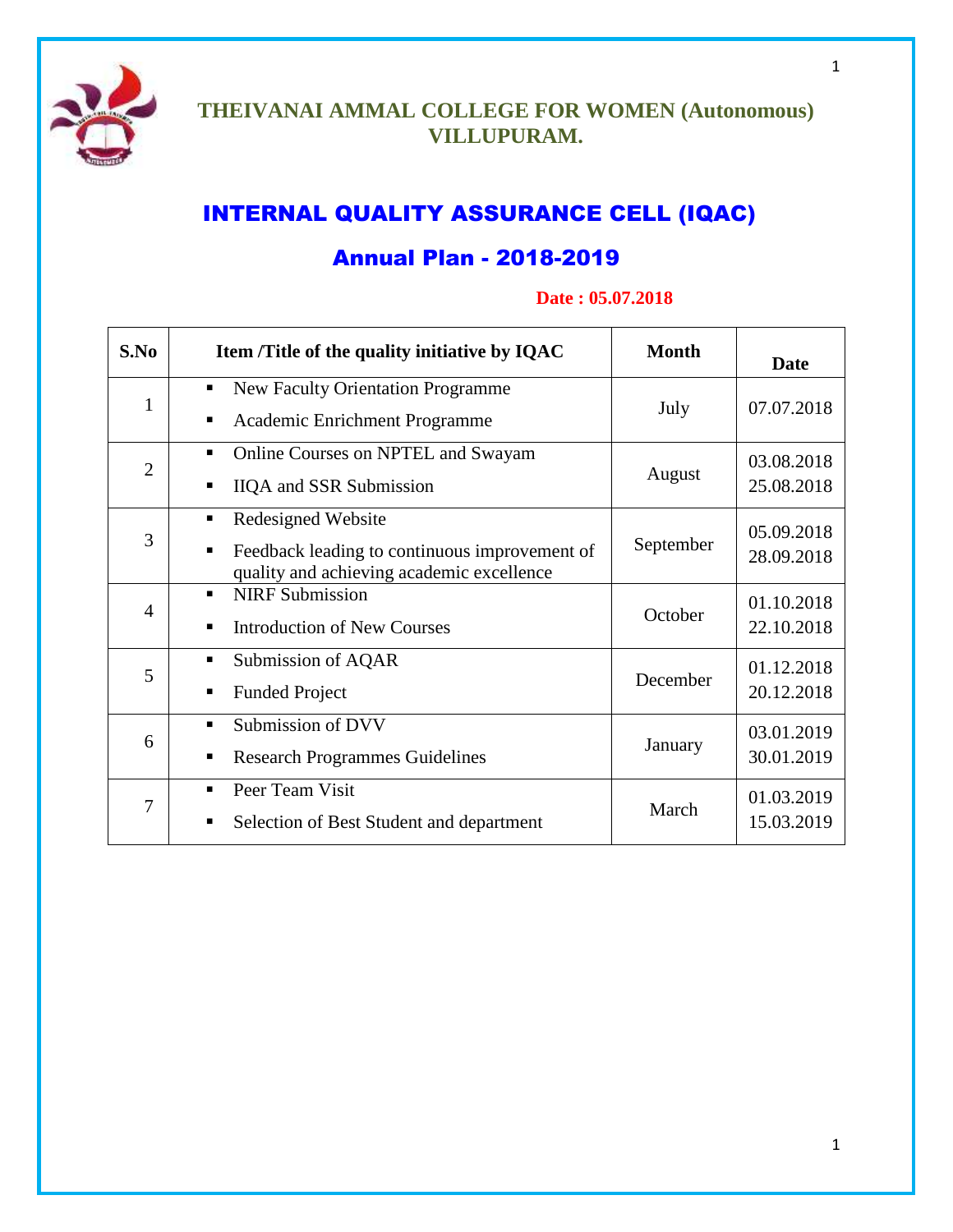# **Agenda for IQAC meeting on 07.07.18**

- **1. New Faculty Orientation Programme**
- **2. Academic Enrichment Programme**

### **Minutes of the Meeting held on 07.07.18**

To improve the quality of teaching learning process and overall development of students, it is decided the plan of action for the academic year 2018-19 was proposed in the meeting:

- Organization of National Level Conferences/ Seminars/Workshops
- To promote faculty members to undertake research projects
- To apply research project for fund
- To improve research publications
- To conduct fresh teachers orientation programme

### **Action Taken for the Meeting held on 26.07.17**

- All departments organized National / International Conferences/ Seminars/Workshops.
- Faculty published papers in National and International journals
- Applied projects for funding
- Fresh teachers orientation programme conducted

# **Theivanai Ammal College for Women (Autonomous), Villupuram**

**\_\_\_\_\_\_\_\_\_\_\_\_\_\_\_\_\_\_\_\_\_\_\_\_\_\_\_\_\_\_\_\_\_\_\_\_\_\_\_\_\_\_\_\_\_\_\_\_\_\_\_\_\_\_\_\_\_\_\_\_\_\_\_\_**

#### **Agenda for IQAC meeting on 03.08.18**

### **1.Online Courses Enrollment**

#### **Minutes of the Meeting held on 03.08.18**

#### **NPTEL and Swayam**

- Head of the Departments and Mentors are to be expected to monitor and motivate the students to appear for exams registration.
- Mentors are to be expected to monitor the students for assignment submission.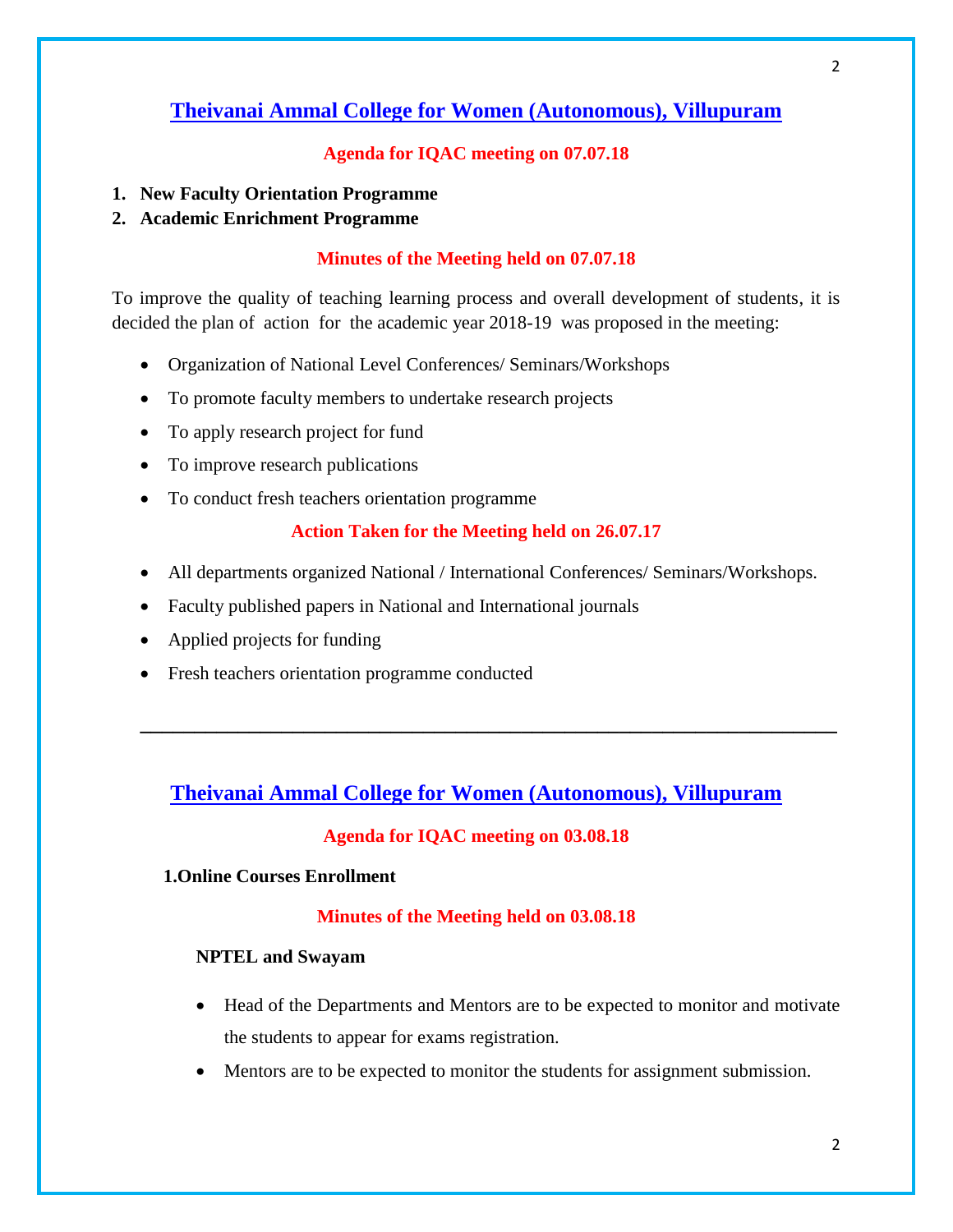All the HoD's are requested to monitor the online course enrolled students report and it should record in the department meeting

# **Spoken Tutorial**

- Proposals are invited to offer online courses with International collaboration
- Mentors and Faculty motivate the students in this regard

### **Action Taken for the Meeting held on 03.08.18**

Orientation was given to the students who enrolled the NPTEL, Swayam & spoken Tutorial Course

# **Theivanai Ammal College for Women (Autonomous), Villupuram**

### **Agenda for IQAC meeting on 25.08.18**

#### **1.IIQA and SSR Submission**

#### **Minutes of the Meeting held on 25.08.18**

• It is planned to submit IIQA on October and SSR on November

 **Action Taken for the Meeting held on 25.08.18**

Submitted IIQA on 31.08.2018 and SSR on 02.01.2019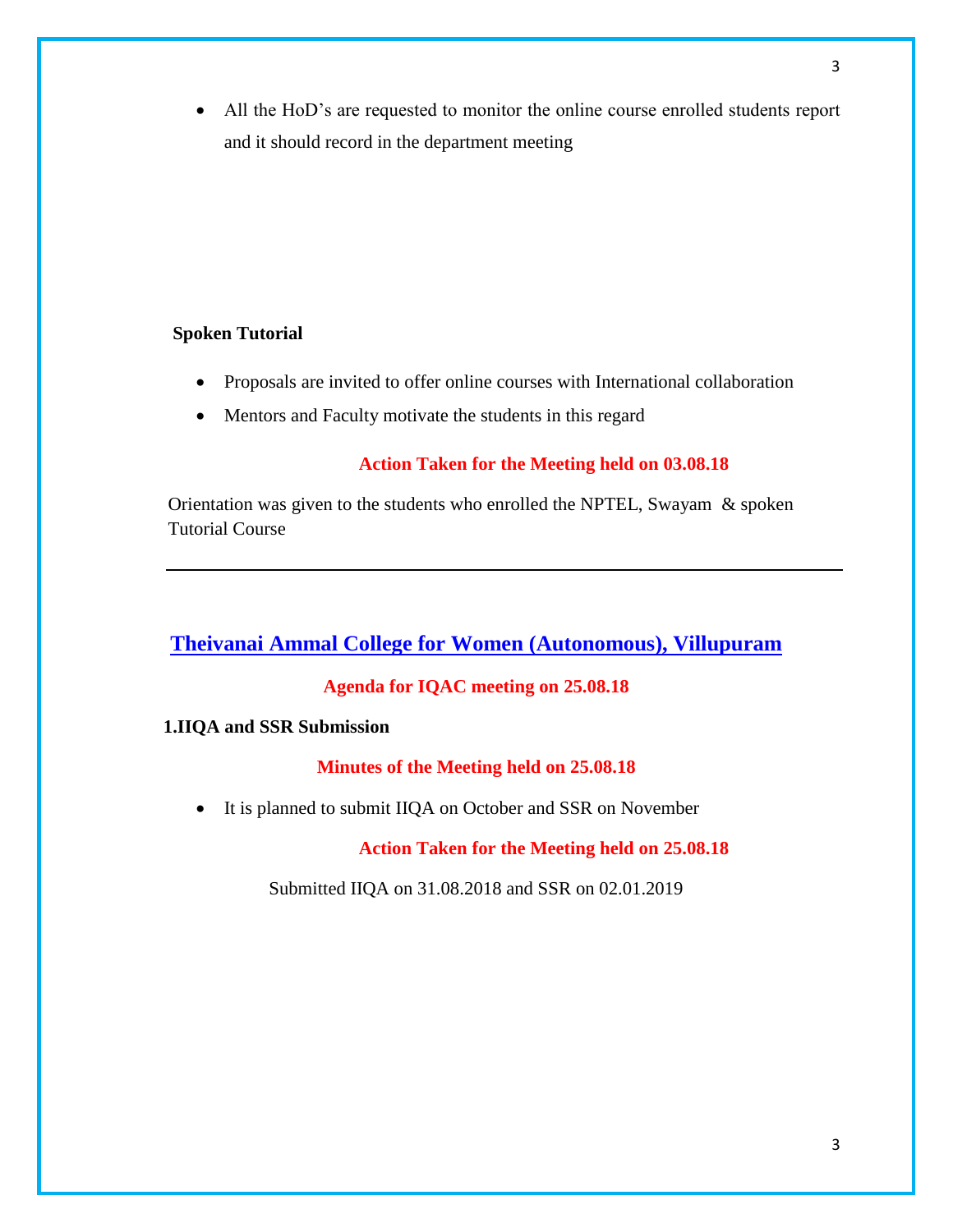# **Agenda for IQAC meeting on 05.09.2019**

#### **1. Website Redesign**

#### **Minutes of the Meeting held on 05.09.19**

- It is decided to redesign the website by incorporating all the mandatory information in the website
- Website and Automation Coordinators should take the responsibility to reconstruct the website.

.**Action Taken for the Meeting held on 05.09.19**

Website reconstructed.

# **Theivanai Ammal College for Women (Autonomous), Villupuram**

#### **Agenda for IQAC meeting on 28.09.2019**

 Feedback leading to continuous improvement of quality and achieving academic excellence

#### **Minutes of the Meeting held on 28.09.2019**

 It is decided to collect the feedback from the stakeholders for Feedback leading to Continuous improvement of quality and achieving academic excellence

### .**Action Taken for the Meeting held on 28.09.2019**

Feedback Collected.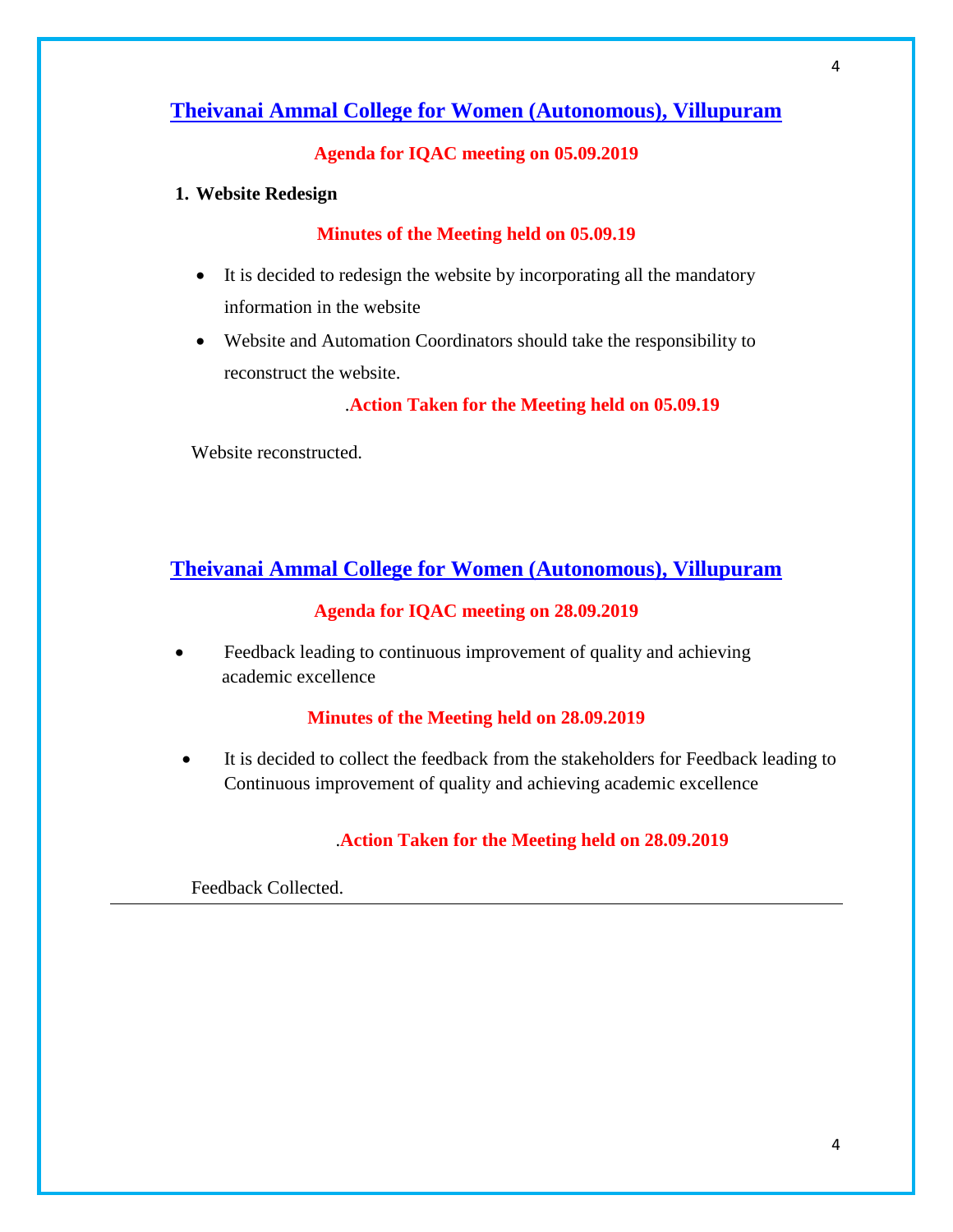# **Agenda for IQAC meeting on 01.10.2018**

1. NIRF Submission

## **Minutes of the Meeting held on 01.10.2018**

- It is decided to participate NIRF ranking.
- Vice Principal and Dean (S) be the Coordinators of NIRF Submission.

#### .**Action Taken for the Meeting held on 01.10.2018**

NIRF Submitted

**------------------------------------------------------------------------------------------------**

**---**

# **Theivanai Ammal College for Women (Autonomous), Villupuram**

### **Agenda for IQAC meeting on 22.10.2018**

1. Introduction of New Courses

## **Minutes of the Meeting held on 22.10.2018**

It is decided to introduce the new course B.Sc. Psychology.

.**Action Taken for the Meeting held on 22.10.2018**

B.Sc. Psychology introduced

# **Theivanai Ammal College for Women (Autonomous), Villupuram**

### **Agenda for IQAC meeting on 01.12.2018**

1. AQAR Submission

### **Minutes of the Meeting held on 01.12.2018**

IQAC Coordinators should submit the AQAR before 20<sup>th</sup> December.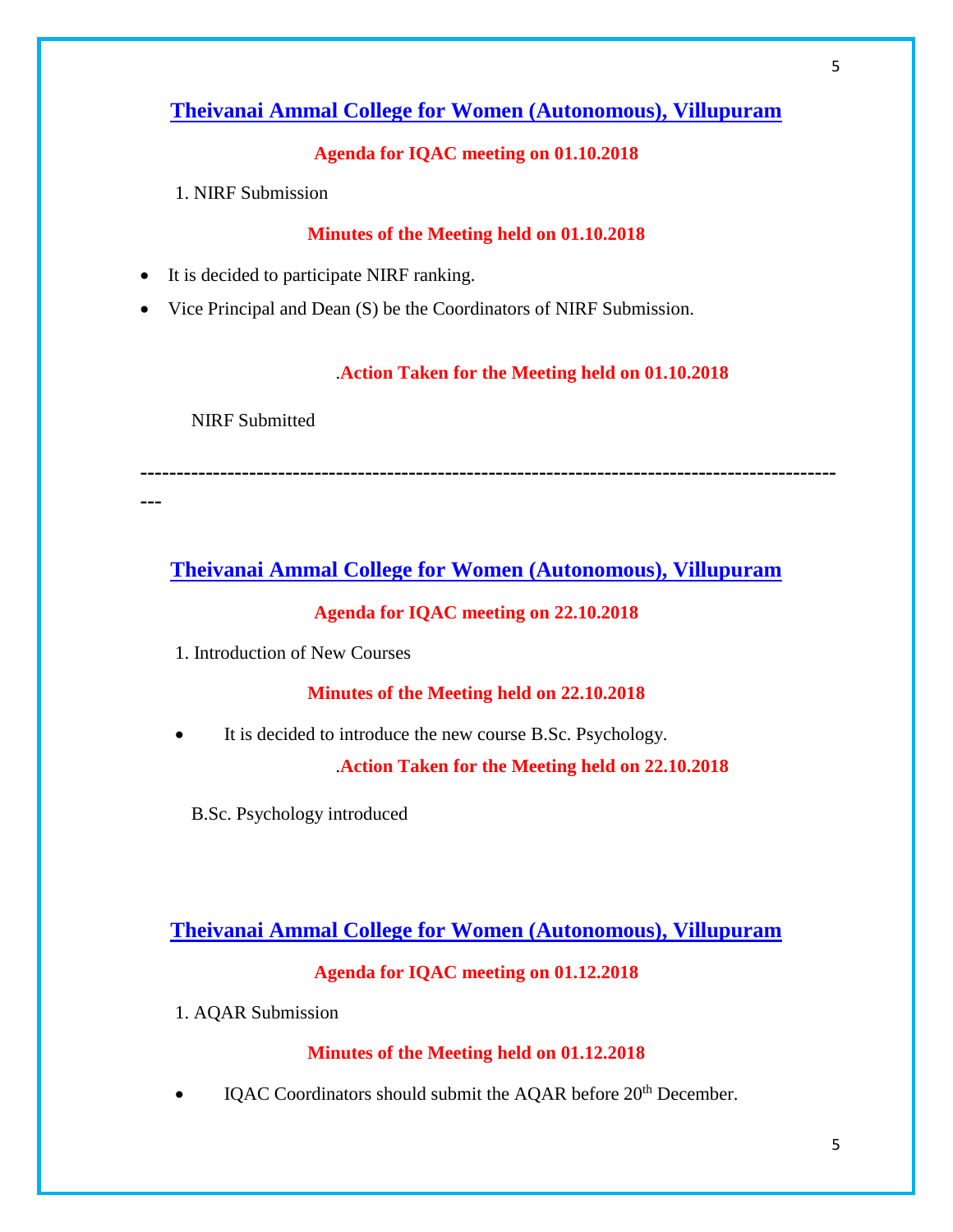### .**Action Taken for the Meeting held on 01.12.2018**

AQAR Submitted

**-----------------------------------------------------------------------------------------------**

# **Theivanai Ammal College for Women (Autonomous), Villupuram**

#### **Agenda for IQAC meeting on 20.12.2018**

#### **1. Funded Projects**

#### **Minutes of the Meeting held on 20.12.2018**

- The R&D activities for academic year was discussed in detail and she suggested to take steps to improve the project funding from various agencies like TNSCST,UGC,DST-FIST,INSA etc
- A minimum of one publication by all Ph.D holders in UGC approved Journals during this academic year and for non Ph.D holders Presentation in conferences by all other Faculty is made mandatory
- R&D member to collect a list of UGC approved journals in their subjects (The list is vast and cost effective if chosen Indian publisher) and inform the faculty of the department and make them give a topic and title for proposed publication.

#### **Funding Proposal**

- Considerable mail received from DST-FIST funding of one Core project which is submitted on June 20th 2017.
- Orientation on UGC guidelines for conducting a National Seminar was done for selected staff members from all departments and proposals have been prepared for submission.
- To Set up Science Research Centre for Promoting Interdisciplinary Research

#### **Action Taken for the Meeting held on 20.12.2018**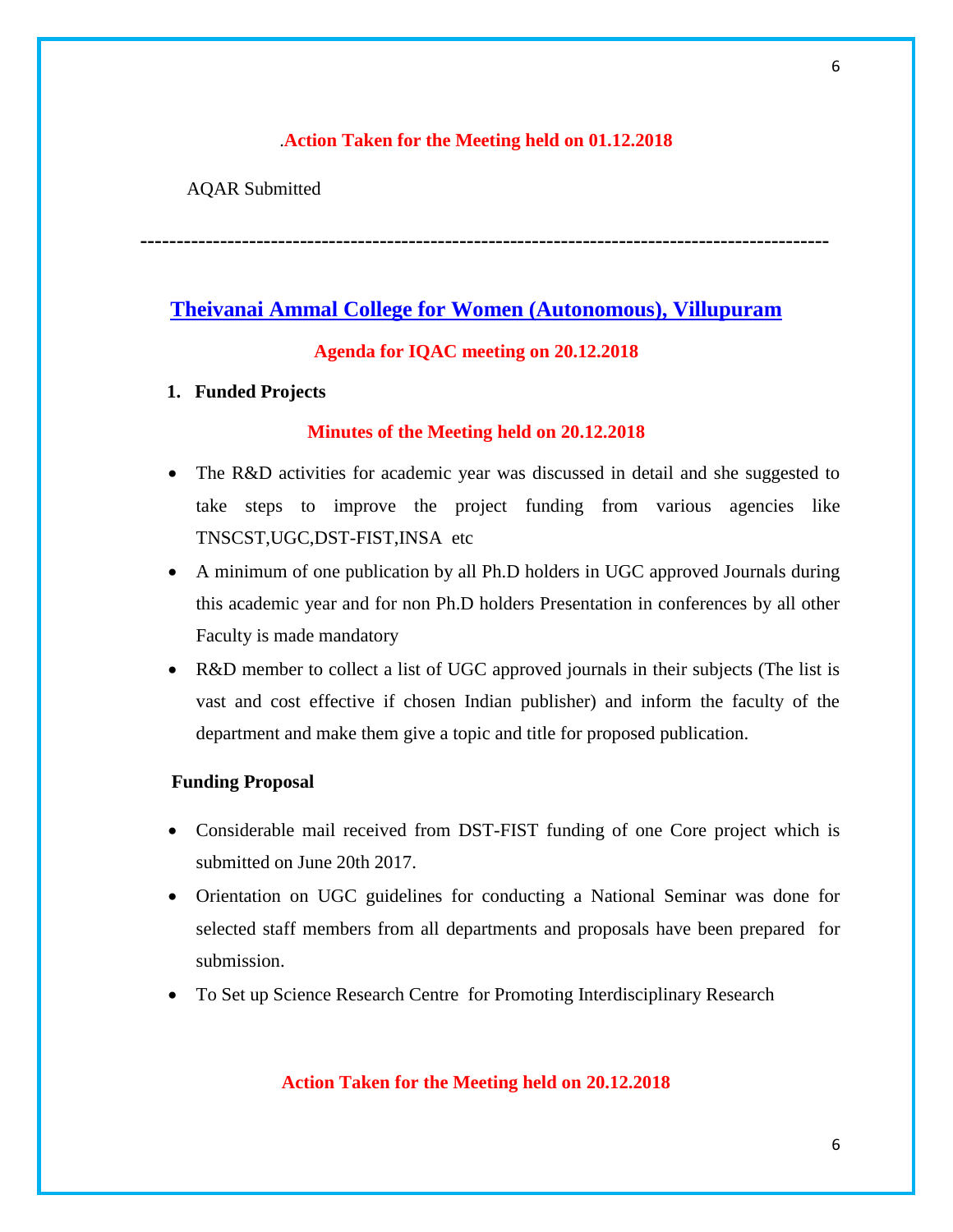- Guidance given to the HoDs who are moderate research activities
- Received grant from TNSCST Students Project Scheme, NCW and DST-FIST

**-------------------------------------------------------------------------------------------**

# **Theivanai Ammal College for Women (Autonomous), Villupuram**

# **Agenda for IQAC meeting on 30.01.2019**

1. Research Programme Guidelines

### **Minutes of the Meeting held on 30.01.2019**

#### **Admission Procedure**

- Departmental Research Committee (DRC) incharge of admission as per TVU norms
- Selection on merit based on PG marks 50%, Entrance 40%, research outline 10% for FT ,PT.
- NET /SET passed candidates need not write entrance and will be assessed for 60%.
- PT candidates must have continuous teaching experience for min. 2yrs and produce No Objection certificate from employer along with experience certificate at the time of admission.
- **DRC** comprises of guide and two senior TVU approved guides from the same Department/ College/neighbouring College.
- Admission can be made four sessions in a year January, April, July, October.
- Selected list along with applications to be submitted to TVU before the last day of the previous month for approval.

 $(31<sup>st</sup>$  Dec.,  $31<sup>st</sup>$  March,  $30<sup>th</sup>$  June,  $30<sup>th</sup>$  Sep. every year.)

- Assistant Professors can guide 4 students, Associate Professors 8 students.
- Only 2 candidates per session can be admitted under a supervisor.

### **Course Duration**

From the date of commencement (officially notified by the university) of the Ph.D., programme, the minimum and the maximum periods prescribed for completion of Ph.D., programme are as follows: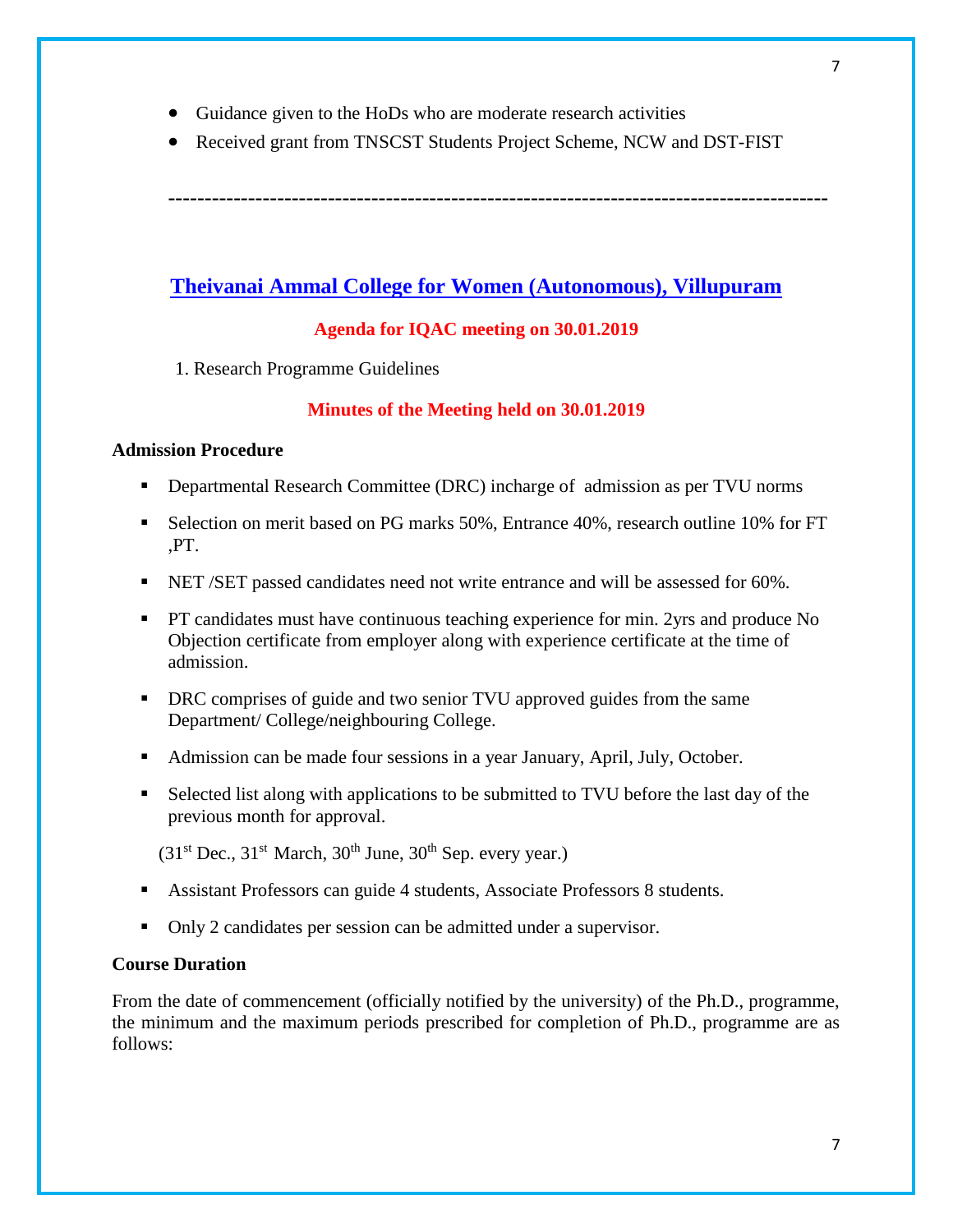| S.No | <b>Faculty</b>                            | type      | minimum | maximum |
|------|-------------------------------------------|-----------|---------|---------|
| 1    | Arts and Science with M.Phil degree       | Full time | 2years  | 5years  |
| 2    | Arts and Science without M.Phil<br>degree | Full time | 3 years | 5 years |
| 3    | Arts and Science with M.Phil degree       | Part time | 3 years | 6 years |
| 4    | Arts and Science without M.Phil<br>degree | Part time | 4 years | 6 years |

#### **Doctoral Committee (DC)**

- For every candidate a doctoral committee not less than 3 members to be formed with TVU approval.
- DC comprises of research Supervisor as the chair person along with 2 senior approved guides from the same Department or from neighbouring college.
- DC approves the course work syllabi prepared by the research supervisor and monitors the research progress.
- Course work evaluation is done by DC and report sent to TVU on successful completion.
- DC to meet at least twice in a year for each scholar till the submission of her thesis and reports to be sent to TVU.

#### **Course Work**

- Every candidate provisionally registered for the Ph.D. programme shall undergo course work in the first year.
- $\blacksquare$  The course work consists of the following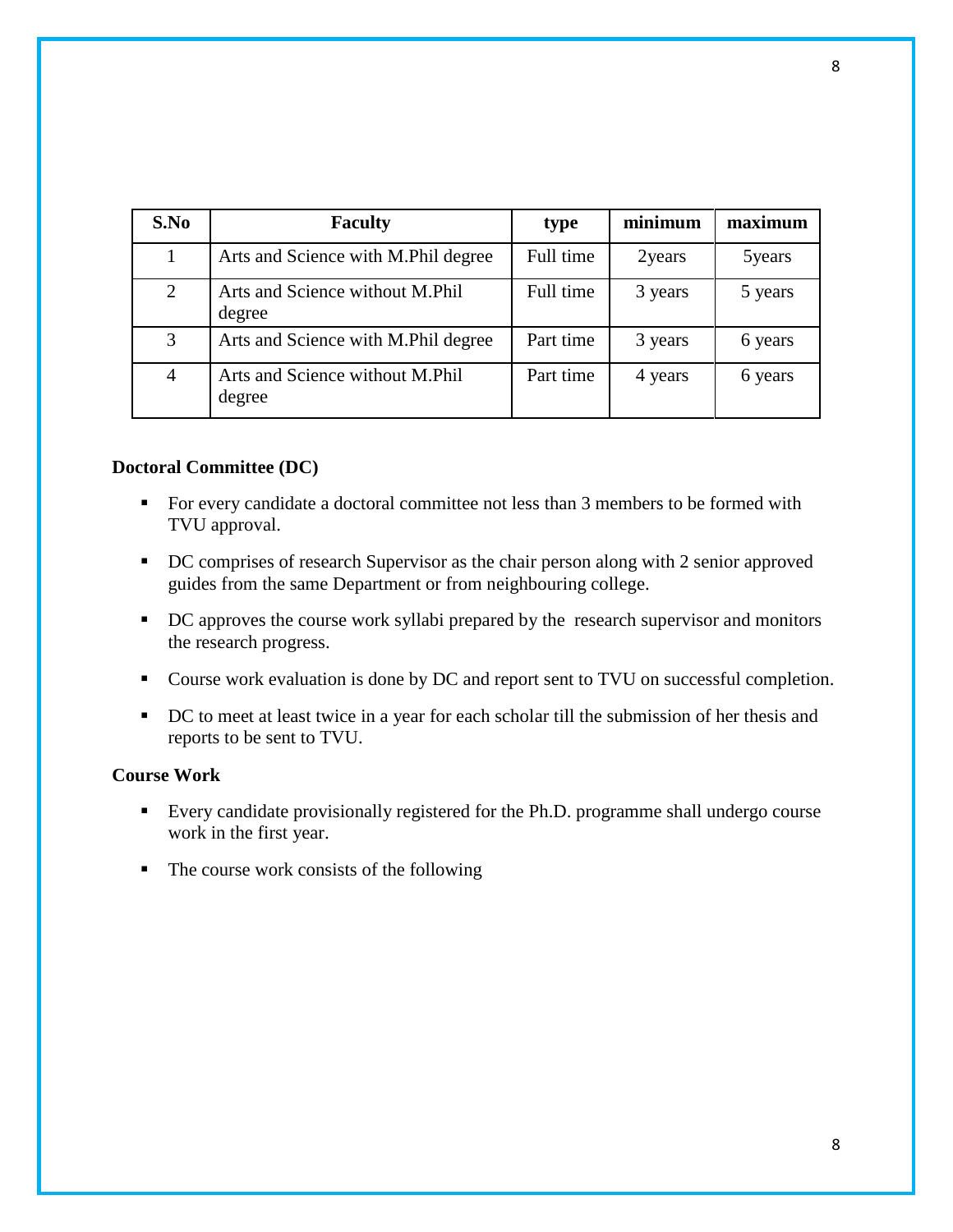#### **Ph.D Course Profile**

| S.No           | Category  | <b>Course Code</b> | <b>Course Title</b>     | <b>Credits</b><br><b>Without</b><br><b>M.phil</b> | <b>Credit</b><br>With<br><b>M.Phil</b> |
|----------------|-----------|--------------------|-------------------------|---------------------------------------------------|----------------------------------------|
|                | Paper I   | DTAM101            | Research<br>Methodology | 6                                                 |                                        |
| $\overline{2}$ | PaperII   | DTAM102            | Advanced core           | 6                                                 | 6                                      |
| 3              | Paper III | <b>DTAM 103</b>    | <b>Background Core</b>  | 6                                                 | 6                                      |
|                |           |                    |                         | 18                                                | 12                                     |

### **Evaluation**

- The three papers are self study papers.
- Final Examination will be conducted at the end of first year for 100 marks.
- Research Supervisor with the approval of the DC Committee will conduct the written examinations for the courses prescribed through CoE office.
- Results will be communicated by the Supervisor to the University with the answer scripts and questions along with the Minutes of the Meeting of the DC Committee.
- On the basis of these examinations, provisional registration of the candidate will be confirmed by the University.
- Researchers shall be permitted to proceed with her research work and submit the thesis at the expiry of minimum total period of research prescribed after provisional registration.
- The board of examiners will evaluate the thesis and report on the merit of candidate.
- After due correction the same will be permitted for Viva Voce examination.

#### **Attendance Requirements**

- The Full time research candidates to maintain 75% of attendance to be eligible to submit the thesis.
- The Part Time research scholars should have a minimum of 60 contact days per year for the discussion with the guide.
- Attendance and onduty letters to be maintained by the concerned research supervisor and monitored by R & D cell.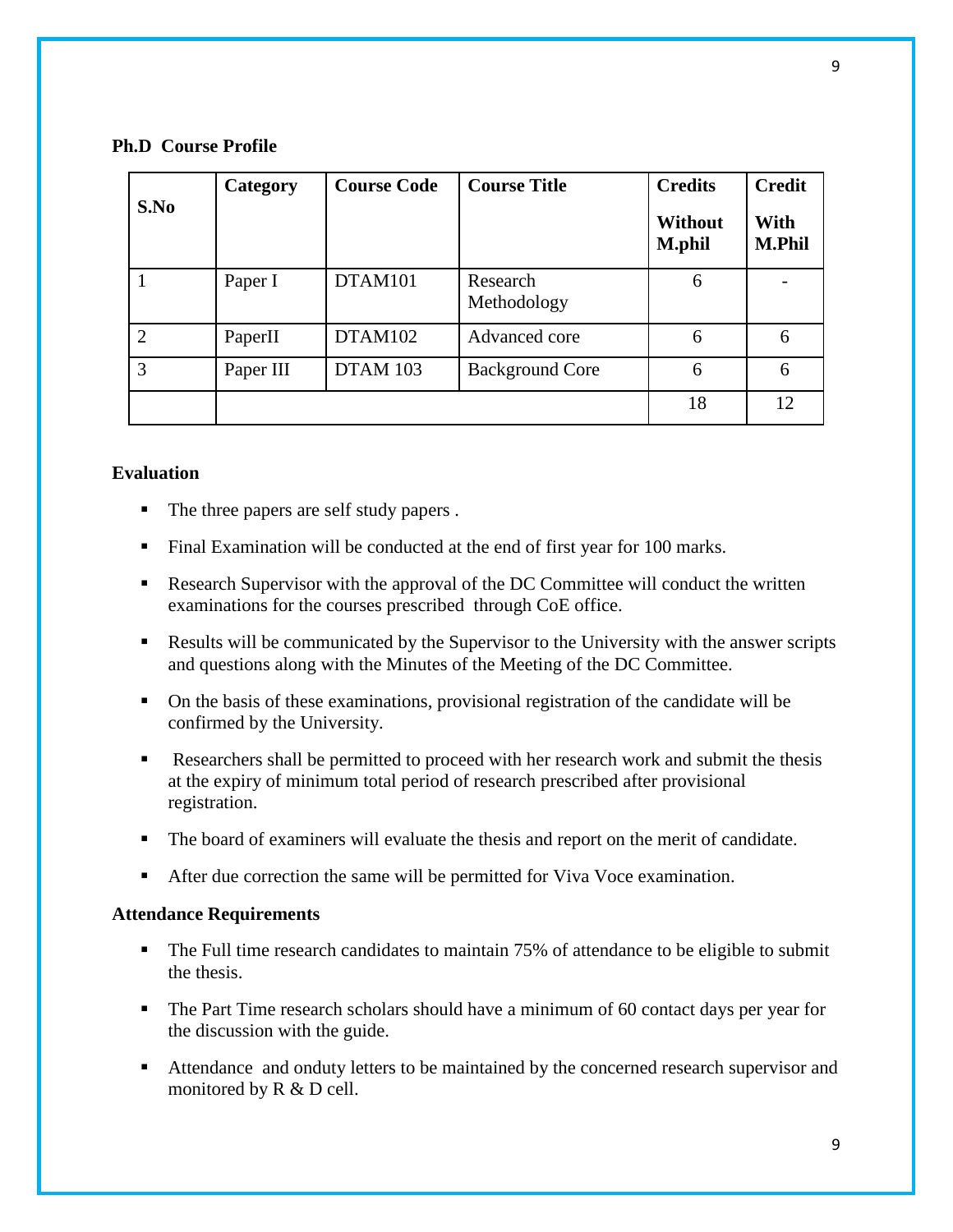A maximum of 6 days at a stretch will be provided as On duty for reference / work.

# **Class Teaching**

- All Full Time scholars are expected to handle a subject for minimum of 2hrs / week.
- Research Supervisors concerned shall allot these hours to the scholars and ensure that timetable and classes are handled effectively by scholars.

# **Presentation / Participation**

- Every research scholar shall publish a minimum of 2 research article in peer reviewed journal with impact factor in SCI indexed journal / UGC listed journal.
- A plagiarism report of the Research article shall be submitted to the R&D Cell.
- A minimum of 2 presentation/ participation should be done by the scholars in International/ national Conference / Seminar

# **Monitoring progress**

- The Doctoral Committee would review the progress and give suggestion.
- A brief report of work done by scholar in the prescribed proforma to be forwarded by the research supervisor to TVU once in every 6 months.
- The report should clearly indicate the progress achieved and cover the following points
	- (i) Thesis proposal status (ii) Course work completion status
	- (iii) Schedule of the research work
	- (iv) Progress made during period of the report
	- (v) Publications / reports if any
	- (vi) Problems / difficulty if any
	- (vii) Plans for future work
- Failing any one of the above, the candidate will not be permitted to submit the thesis.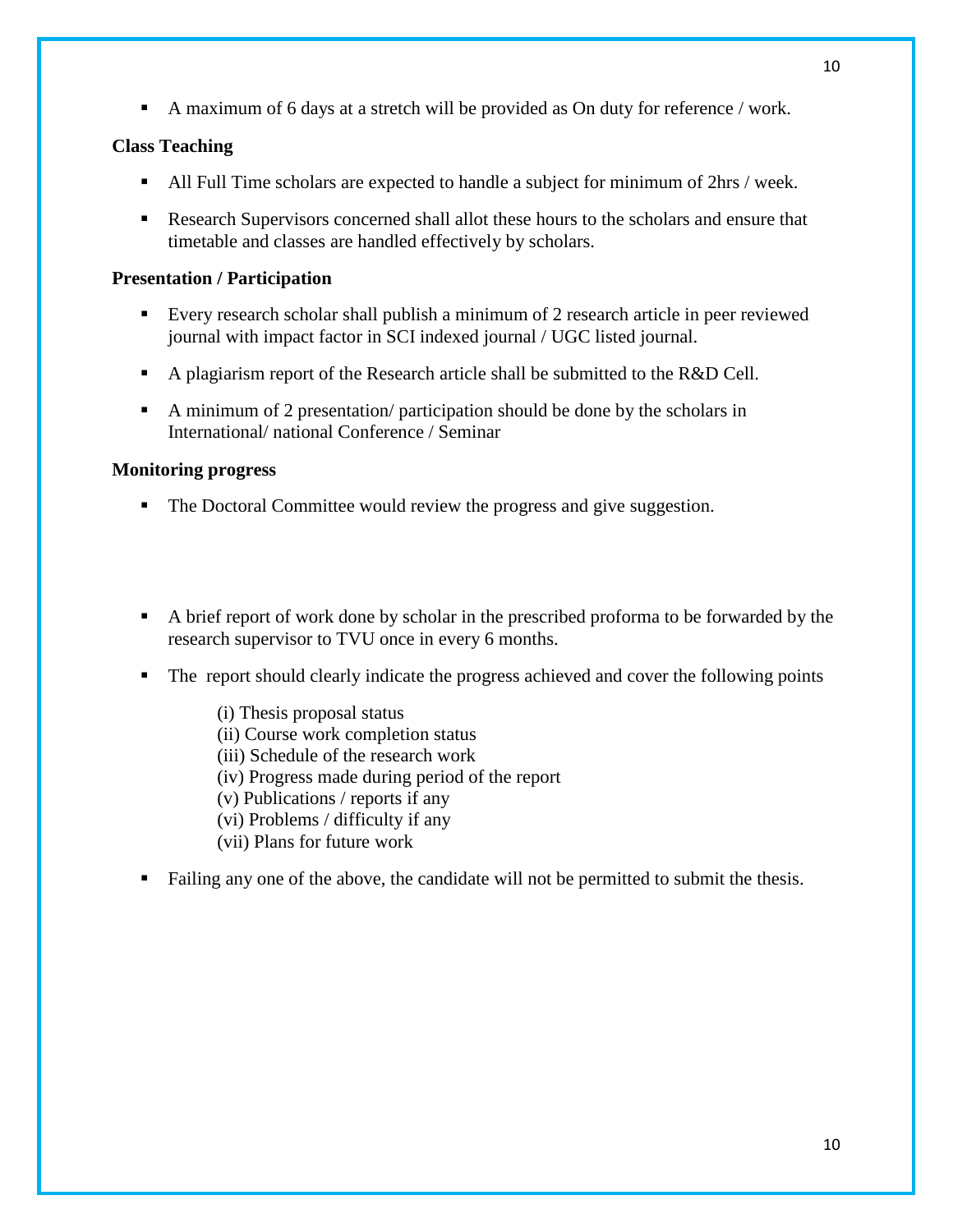### **Fees Payment**

| S.NO           | <b>NATURE of FEE</b>                                                                                                               | <b>PAYMENT</b>                                                                                                                                              |
|----------------|------------------------------------------------------------------------------------------------------------------------------------|-------------------------------------------------------------------------------------------------------------------------------------------------------------|
| $\mathbf{1}$   | Research Fees to be paid till submission of<br>thesis<br>July<br>session<br>October session<br>January session<br>session<br>April | on or before July 31 <sup>st</sup><br>on or before October 31 <sup>st</sup><br>on or before January 31 <sup>st</sup><br>on or before April 30 <sup>th</sup> |
| $\overline{2}$ | University fees                                                                                                                    | As per TVU norms                                                                                                                                            |
| 3              | Doctoral Committee expenses                                                                                                        | To be borne by the respective<br>scholar                                                                                                                    |
| $\overline{4}$ | <b>Examination</b> fee<br>(course Work)                                                                                            | College norms                                                                                                                                               |
| 5              | Synopsis evaluation                                                                                                                | $-do-$                                                                                                                                                      |
| 6              | Thesis evaluation                                                                                                                  | $-do-$                                                                                                                                                      |
| 7              | <b>VIVA Voce</b>                                                                                                                   | $-do-$                                                                                                                                                      |
| 8              | Change of Title                                                                                                                    | $-do-$                                                                                                                                                      |
| 9              | Re-registration                                                                                                                    | $-do-$                                                                                                                                                      |

# **Thesis Submission**

- Draft copy of Synopsis to be approved by the DC
- Panel of examiners to be formed by the DC (As per TVU norms)
- After one month and before 6 months from the date of submission of the synopsis scholars can submit their thesis as per TVU norms.
- No Candidate is permitted to submit her thesis after maximum period.

# .**Action Taken for the Meeting held on 30.01.2019**

 Guidelines Evolved for TACW Research Programme in accordance with Thiruvalluvar Universiy

**------------------------------------------------------------------------------------------------**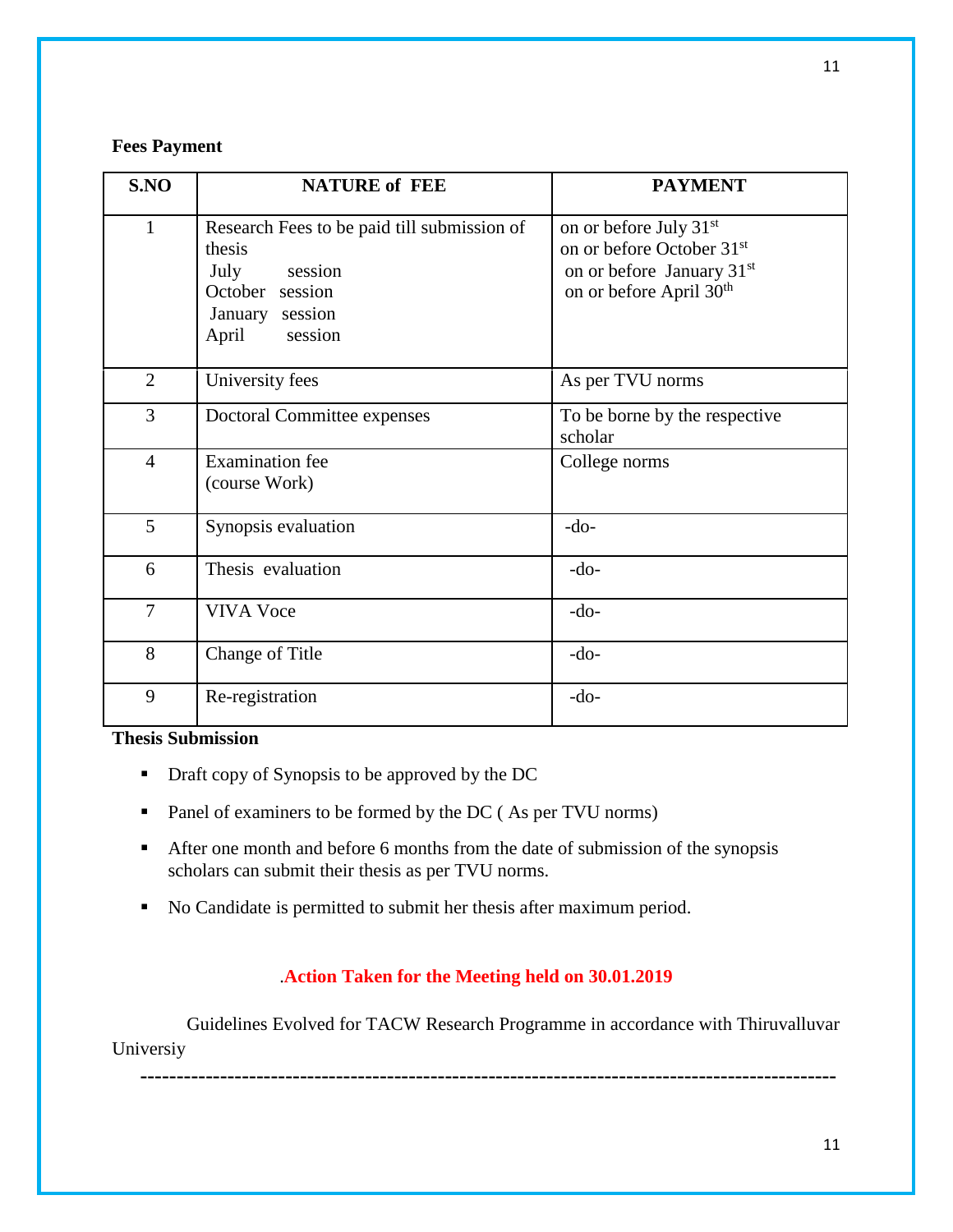# **Agenda for IQAC meeting on 15.03.19**

# **1. New Recommendations for Best Student Award 2019 and Department 2019**

# **Minutes of the meeting held on 15.03.19**

**Marks** 

# **New Recommendations for Best Student Award 2019**

# **Norms for Best Outgoing Student Award**

| For UG                                                                         |  | Ma                      |  |
|--------------------------------------------------------------------------------|--|-------------------------|--|
| <b>NPTEL / Spoken Tutorial</b>                                                 |  | 3                       |  |
| (Each Cleared Course)                                                          |  |                         |  |
| <b>Self Study</b>                                                              |  | 3                       |  |
| (Each Theory / Project /                                                       |  |                         |  |
| Experimentation/Anyother cleared)                                              |  |                         |  |
| <b>Contribution as Leader</b>                                                  |  |                         |  |
| College Student Council Office Bearer:<br>Department (Representative/Assembly/ |  | 3                       |  |
| Dept Club etc)                                                                 |  | 2                       |  |
| Any other special contribution                                                 |  |                         |  |
| (without holding any office)                                                   |  | $\overline{2}$          |  |
| <b>Participation / Presentation / Publication</b>                              |  |                         |  |
| Participation in three or more event                                           |  | $\overline{\mathbf{c}}$ |  |
| Presentation in one or more                                                    |  | $\overline{3}$          |  |
| Publication in one or more                                                     |  | 5                       |  |
| Sports/Cultural & Co-curricular                                                |  |                         |  |
| For I & II year                                                                |  |                         |  |
| Participation in one or more event                                             |  | 1                       |  |
| Prize winner in one event                                                      |  | 2                       |  |
| Prize winner in more than one event                                            |  | 3                       |  |
| For III year                                                                   |  |                         |  |
| Participation in one event                                                     |  | $\mathbf{1}$            |  |
| Participation in more than one event                                           |  | $\overline{c}$          |  |
| Prize winner in one event                                                      |  | 3                       |  |
| Prize winner in more than one event                                            |  | $\overline{4}$          |  |
| <b>Service club</b>                                                            |  |                         |  |
| <b>ESE</b>                                                                     |  | $\overline{2}$          |  |
|                                                                                |  |                         |  |
| Regularity                                                                     |  | 1                       |  |
| Leadership quality                                                             |  | $\overline{2}$          |  |
|                                                                                |  |                         |  |
| <b>Tangible qualities</b><br>Honesty                                           |  | 5                       |  |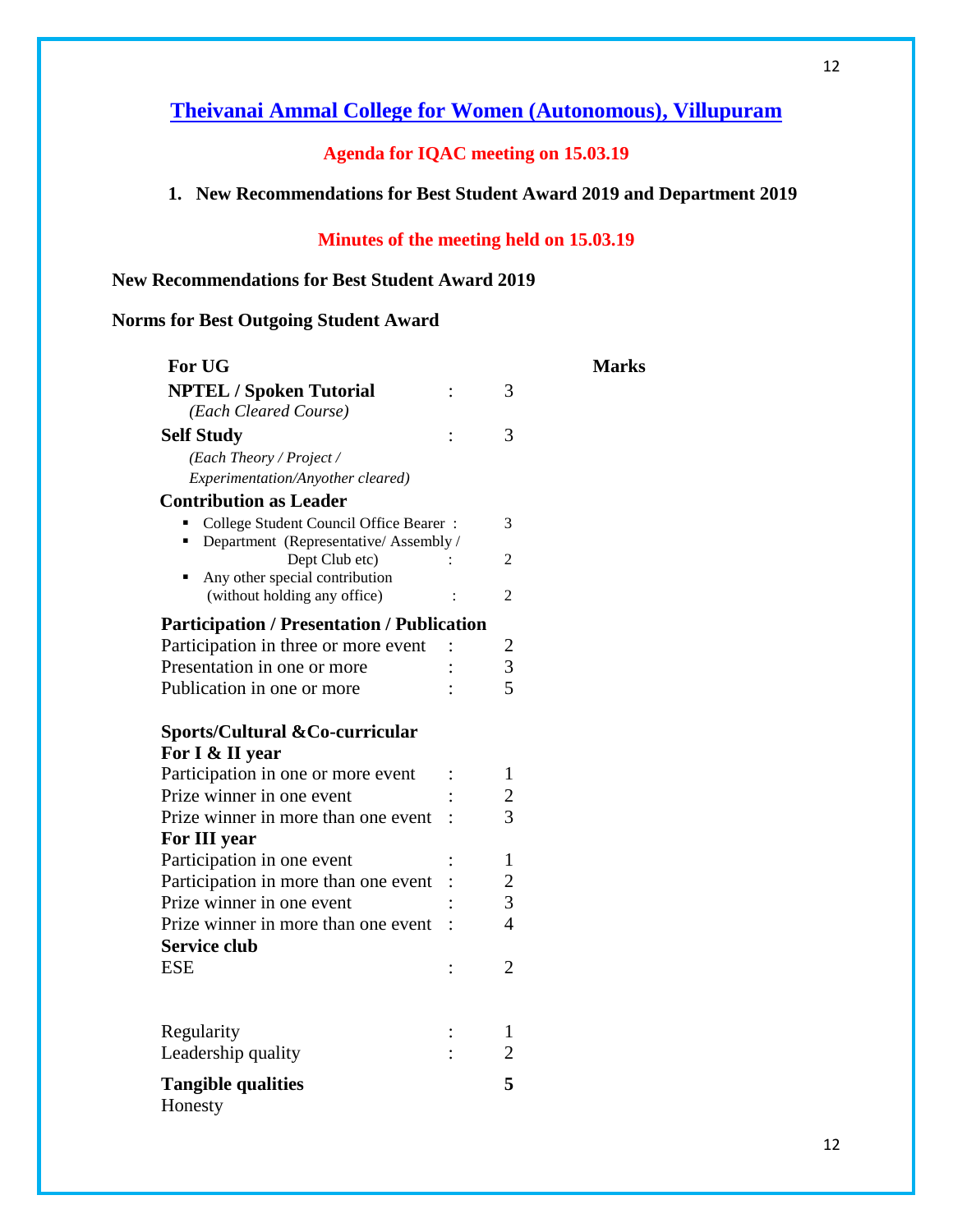Regularity Punctuality Concern for students Co-operation Voluntary Initiative Team Spirit

# **Any other Max (10 Marks)**

Each Achievement : 2

# **Norms for Best Outgoing Student Award**

# **Marks**

| <b>Publication / Proceeding</b>       |                |                |
|---------------------------------------|----------------|----------------|
| i.Individual                          |                | $\colon 2$     |
| ii. Group                             |                | : 1            |
| iii.<br>More than 1 Proceedings:      |                |                |
| Individual                            |                | : 3            |
| Group                                 |                | $\cdot$ 2      |
| Participation in seminars & Workshops |                |                |
| Off campus                            |                |                |
| Upto 2 programmes                     |                | - 5            |
| More than 2                           |                | :10            |
| <b>Sponsored Research Projects</b>    |                |                |
| <b>Project Sanctioned</b>             |                | : 5            |
| <b>NPTEL / Spoken Tutorial</b>        |                | $\therefore$ 3 |
| (Each Cleared Course)                 |                |                |
| <b>Self Study</b>                     |                | $\colon$ 3     |
| (Each Theory / Project /              |                |                |
| Experimentation/Anyother cleared)     |                |                |
| <b>Sports/Cultural</b>                |                |                |
| Participation in one event            | $\ddot{\cdot}$ | 1              |
| Participation in more than one event  |                | $\therefore$ 2 |
| Prize winner in one event             |                | : 3            |
| Prize winner in more than one event   |                | $\therefore$ 5 |
| Co-curricular                         |                |                |
| Participation in one event            | $\ddot{\cdot}$ | 1              |
| Participation in more than one event  |                | $\therefore$ 2 |
| Prize winner in one event             |                | $\therefore$ 3 |
| Prize winner in more than one event   |                | 5              |
|                                       |                |                |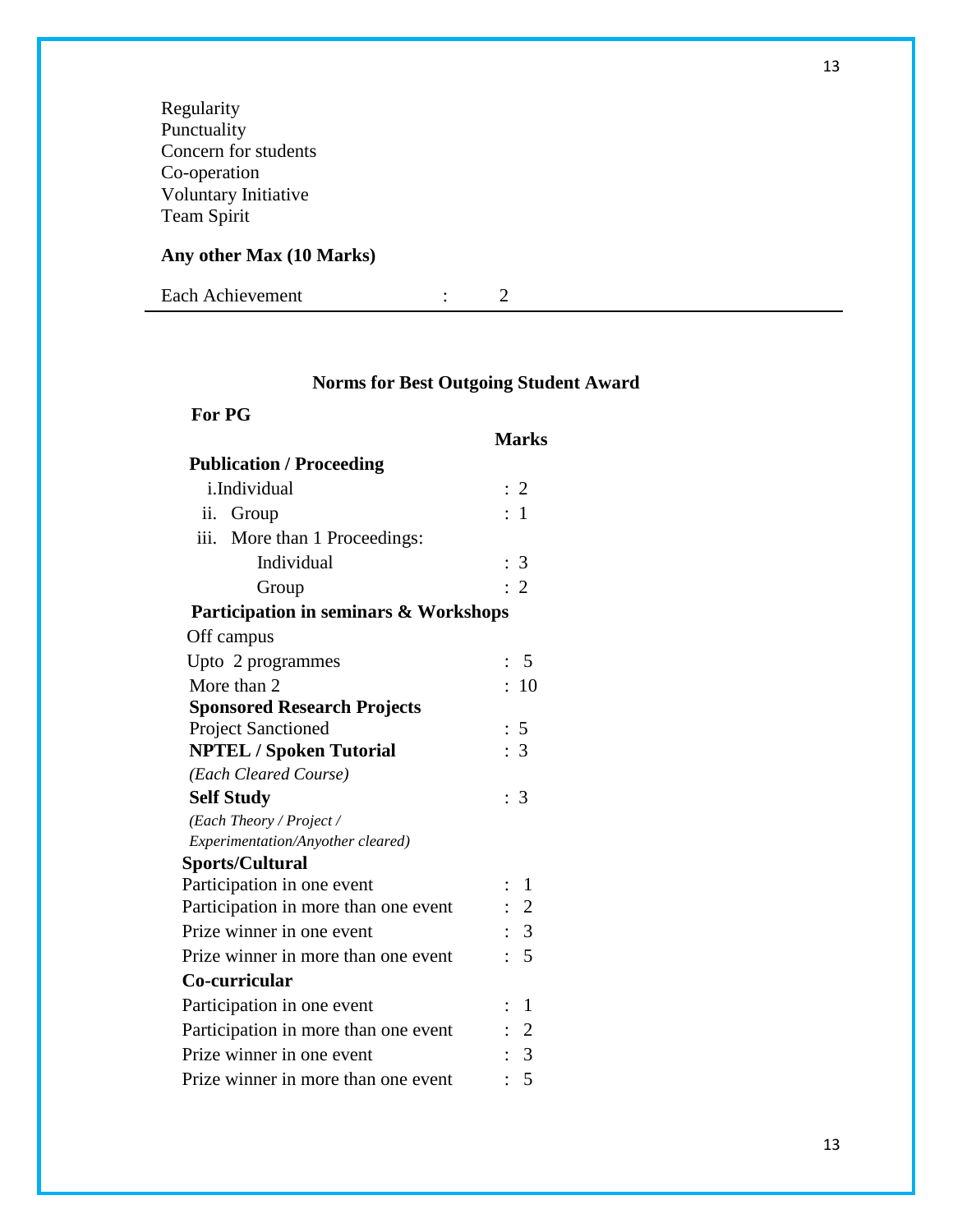#### **Contribution as Leader**

| College Student Council Office Bearer | $\cdot$ 3      |
|---------------------------------------|----------------|
| Department (Representative/Assembly/  |                |
| Dept Club etc)                        | $\therefore$ 2 |
| Any other special contribution        |                |
| (without holding any office)          | $\colon 2$     |
| <b>Tangible qualities</b>             | : 5            |
| Honesty                               |                |
| Regularity                            |                |
| Punctuality                           |                |
| Concern for students                  |                |
| Co-operation                          |                |
| Voluntary initiative                  |                |
| <b>Team Spirit</b>                    |                |
| Any other Max (10 Marks)              |                |
| Each Achievement                      |                |

#### **Norms for Best Department Award 2019 Total marks – 145**

- **1. No. of Graduates produced (Including June Supplementary) (Max 10 Marks)** 95% or above (10 marks)
- **2. No. of Invited Lectures organized (Max 10 Marks)** 2.5 Marks per Invited lecture through video conferencing (10 marks)
- **3. Seminar/Workshop/Inter-collegiate competition organized (Max 10 Marks)** Organised (10 marks)
- **4. Industrial Visit (including One day Trip) (Max 5 Marks)** 2.5 Marks per visit (5 marks)

### **5. Experiential Learning ( Max 5 Marks)**

**6. Summer Internship Programme (Max 10 Marks)** Upto 30% of students involved in the programme (5 marks) 30-50% (10 marks)

# **7. Online Course (Max 10 Marks)**

### **a. NPTEL**

*Exam Cleared Upto 30% (3 marks) 31-50% (5 marks)*

**b. Spoken Tutorial**  *Exam Cleared Upto 40% (3 marks) 41-50% (5 marks)*

# **8. Parent-Teachers meet (Max 10 Marks)**

- 80 100 % Parents Attended Meeting 6 Marks
- $60 79$  % Parents Attended Meeting  $-4$  Marks
- $40 59$  % Parents Attended Meeting  $-2$  Marks